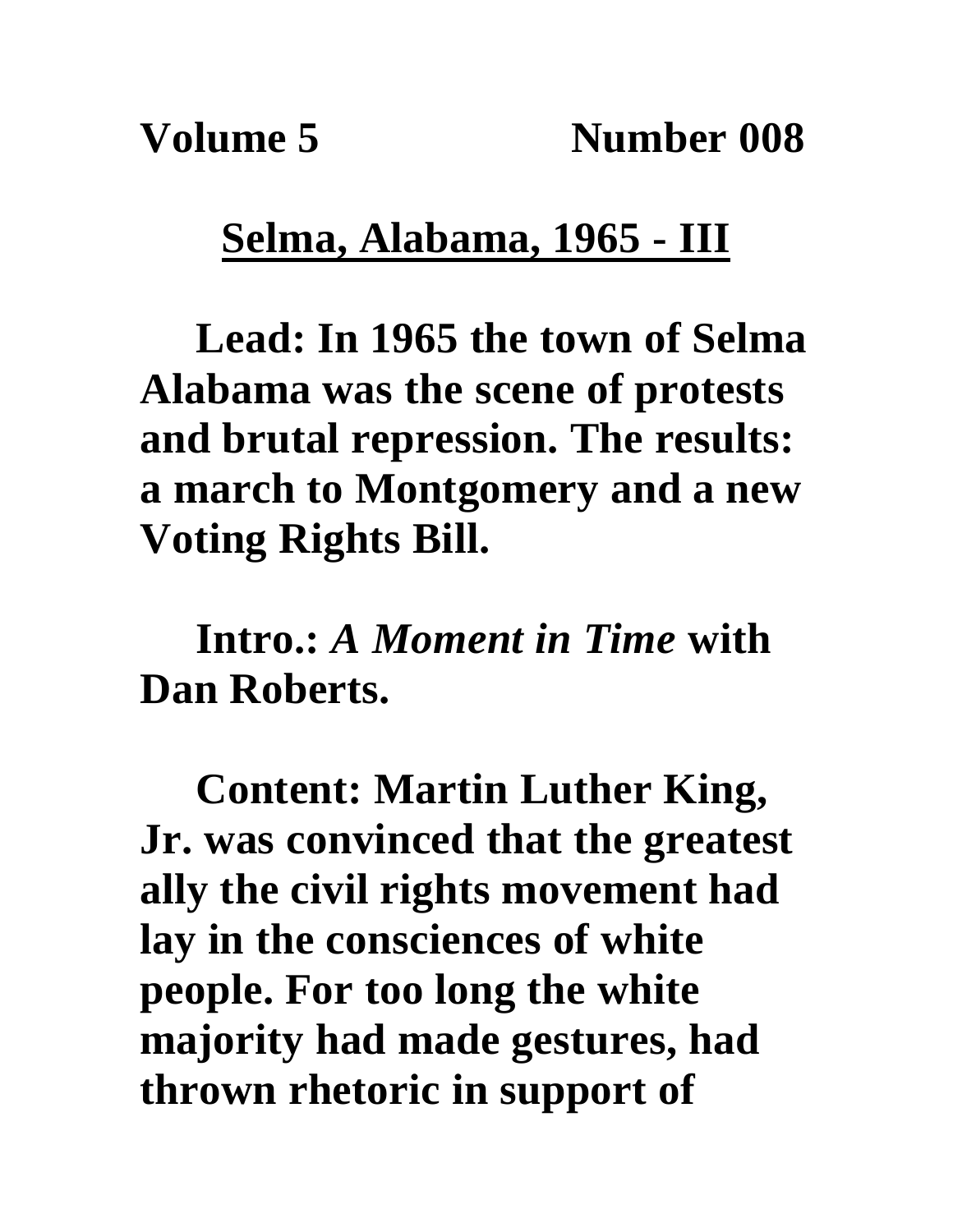**liberty and justice, but had acquiesced in the face of bigotry and ideas of white sovereignty. King knew that a frontal assault by blacks on the high wall of institutional prejudice would not succeed. Nonviolent tactics were designed to enflame those white consciences.**

**After several weeks of protests in the winter of 1965 intended to provoke a brutal white reaction, King had focused the nation's attention on Selma, Alabama and the town's suppression of Negro voting rights. On Bloody Sunday, March 7th nearly a hundred protesters were run down by clubwielding state troopers and a**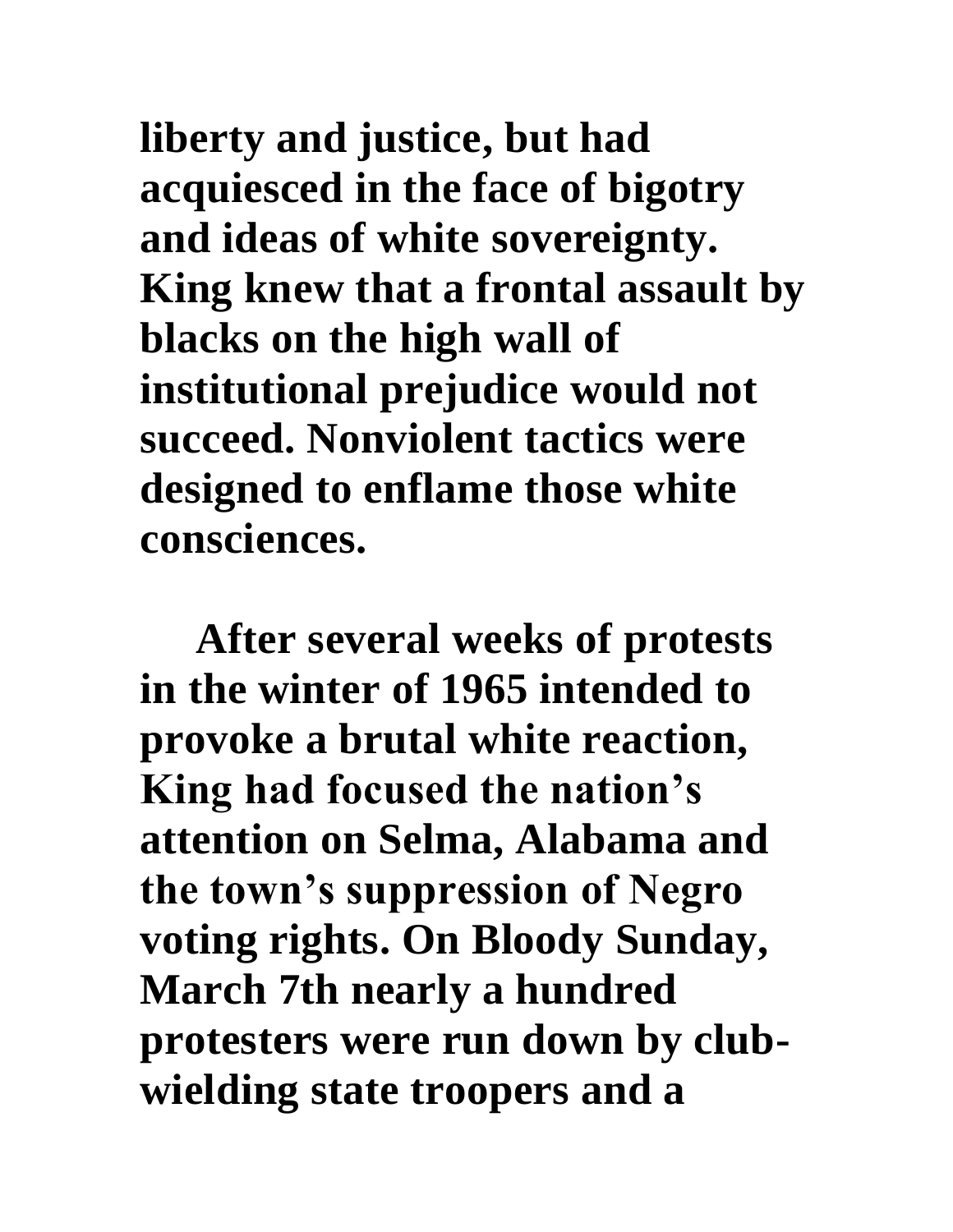**mounted posse. Horrified by the continued intransigence of the whites led by Governor George Wallace, President Johnson personally brought a Voting Rights Bill to the floor of Congress, closing his message with the words of the protest song, "we shall overcome."**

**With the way cleared by federal injunctions and protected by nationalized troops from the Alabama National Guard, on March 21st, more than 3000 marchers began the trek eastward to Montgomery where on Thursday King spoke to the largest civil rights rally in southern history gathered in front of the state**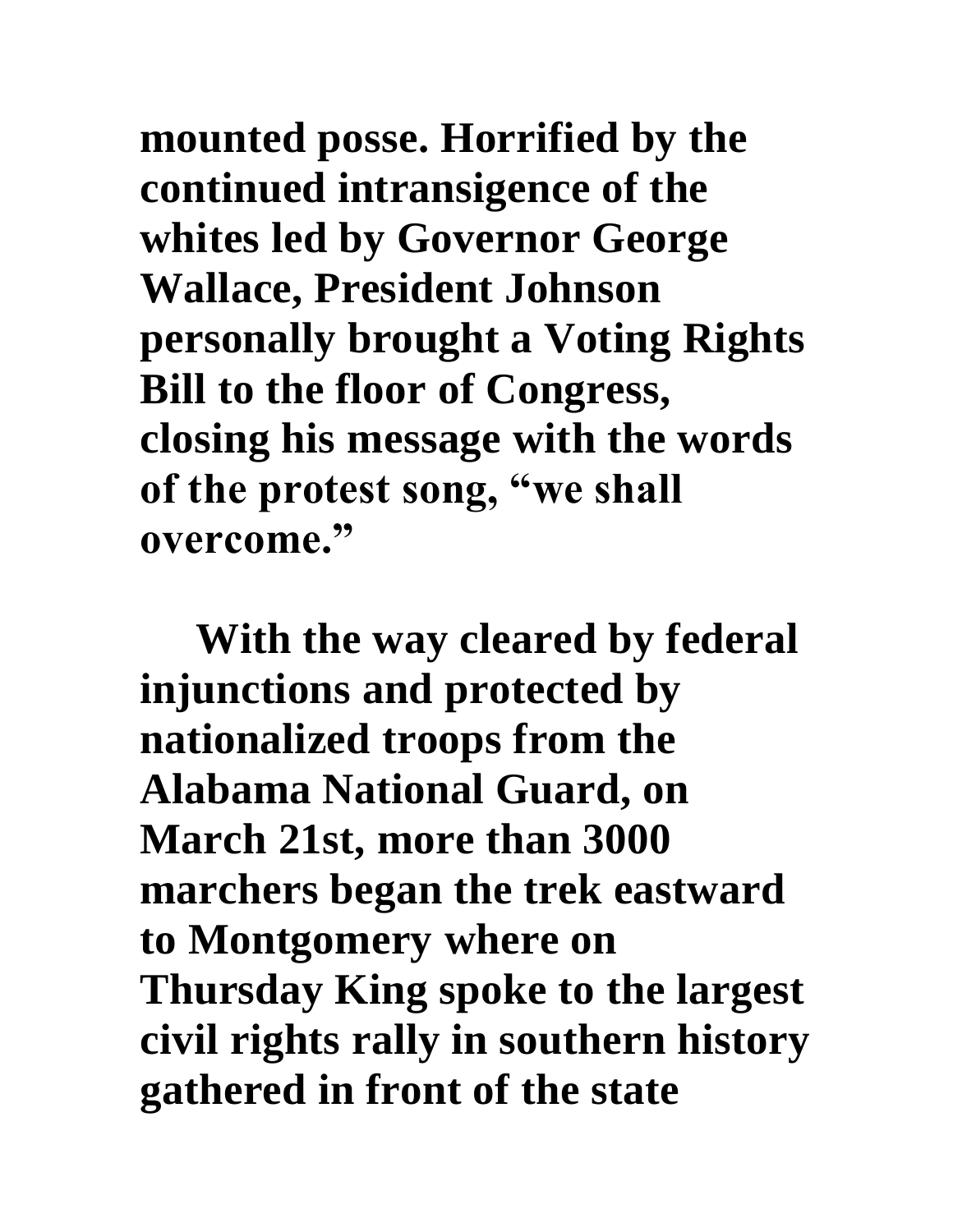**capital. Governor Wallace peered through the blinds of his office at the crowd below 25,000 strong. The result of the Selma demonstrations was that under Federal pressure the states of the deep South were forced to include thousands of African Americans in the rites of civil life: politics in the south were never the same again.**

## **At the University of Richmond, this is Dan Roberts.**

**Copyright by Dan Roberts Enterprises, Inc.**